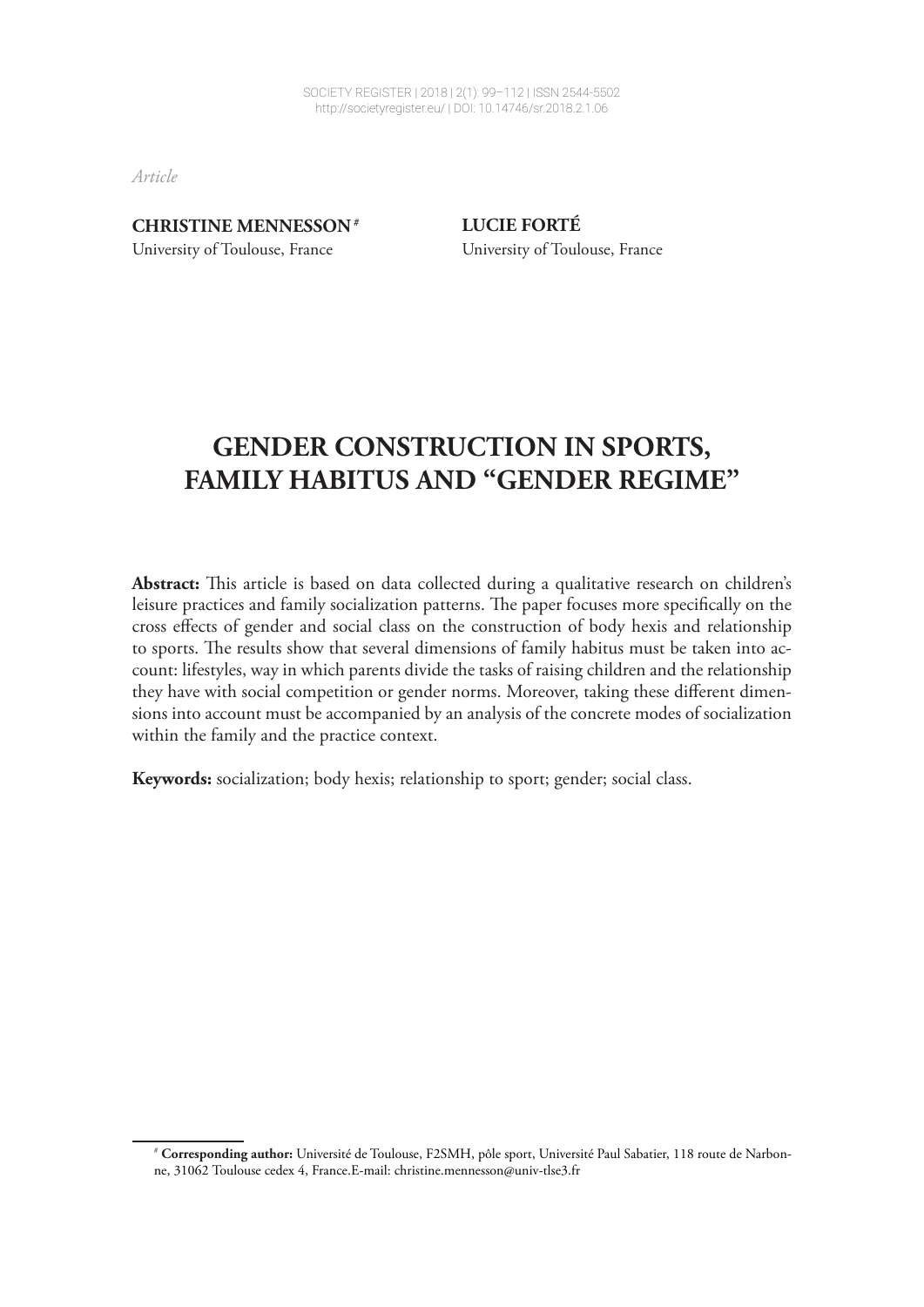## **Introduction**

Childhood studies focus on the autonomy of children's cultures. They rarely analyze the efects of social class. Furthermore, research on social diferentiation of sports practices generally does not focus on children's activities (Messner and Musto 2014). Studies on this topic have shown that the family's socioeconomic status has an impact on children's participation in sports (White and McTeer 2012). Several researchers analyzed this process from a qualitative perspective by focusing on the role of family socialization. The family culture appears to act as a key element in the construction of children's tastes in sports (Wheeler 2012; Dagkas and Quarmby 2012). In particular, the place occupied by sports in the family's lifestyle plays an important role (MacDonald et al. 2004; Mennesson, Bertrand & Court 2016). Some authors have identifed a family habitus (Tomanovic 2004; Lareau 2003) which acts as the organizing principle of the children's relationship to leisure activities and sports.

In this line, Bourdieu's theoretical framework offers some advantages for studying sports experiences among children. Indeed, Bourdieu (1980) insisted on the bodily dimension of *habitus*, which he defned as a set of *dispositions* which are acquired under specifc conditions of existence and orient an individual's practices and representations. Therefore, the relationship a person has with sports constitutes one of the dimensions of his/her habitus. This framework also allows grasping the child-rearing practices of families in accordance with their *lifestyle* and their position in social space (Bourdieu 1979). Social position is based on the size and structure of the family's *economic capital* and *cultural capital* (Bourdieu 1979). It translates into a *lifestyle*, which encompasses a consistent set of family practices.

We know that boys and girls have diferent relationships to their bodies and to sports. Athletic involvement is more valued for boys than for girls, and it also provides boys with a privileged status in their peer group (Shakib, Veliz, Dunbar, & Sabo 2011). Furthermore, involvement in a sport that is atypical for one's gender is judged less negatively for girls than for boys (Messner 2011). Tat being said, whereas the same family habitus may be appropriated diferently (or not) by girls and boys and may promote diferenciated (or not) practices, studies analyzing family habitus have paid little attention to children's gender-group membership and to the family's habitus appropriation. In this paper, we will consider that the product of family socialization notably depends on the gender division of child-rearing tasks and on what Pierre Bourdieu (1993) calls "the economy of affective relationships." Thus, in order to extend and complement Bourdieu's work, we will study the relationship between gender and social classes. Although some authors have included gender as a part of the cultural capital (Laberge 1995; Lovell 2000; McCall 1992; Skeggs 1997), or have considered it as a form of symbolic capital (Thorpe 2009), or have conceived it as a capital per se (Huppatz 2009), the habitus and feld theory (Bourdieu 1979) did not include gender as a process which structures social space and social contexts (such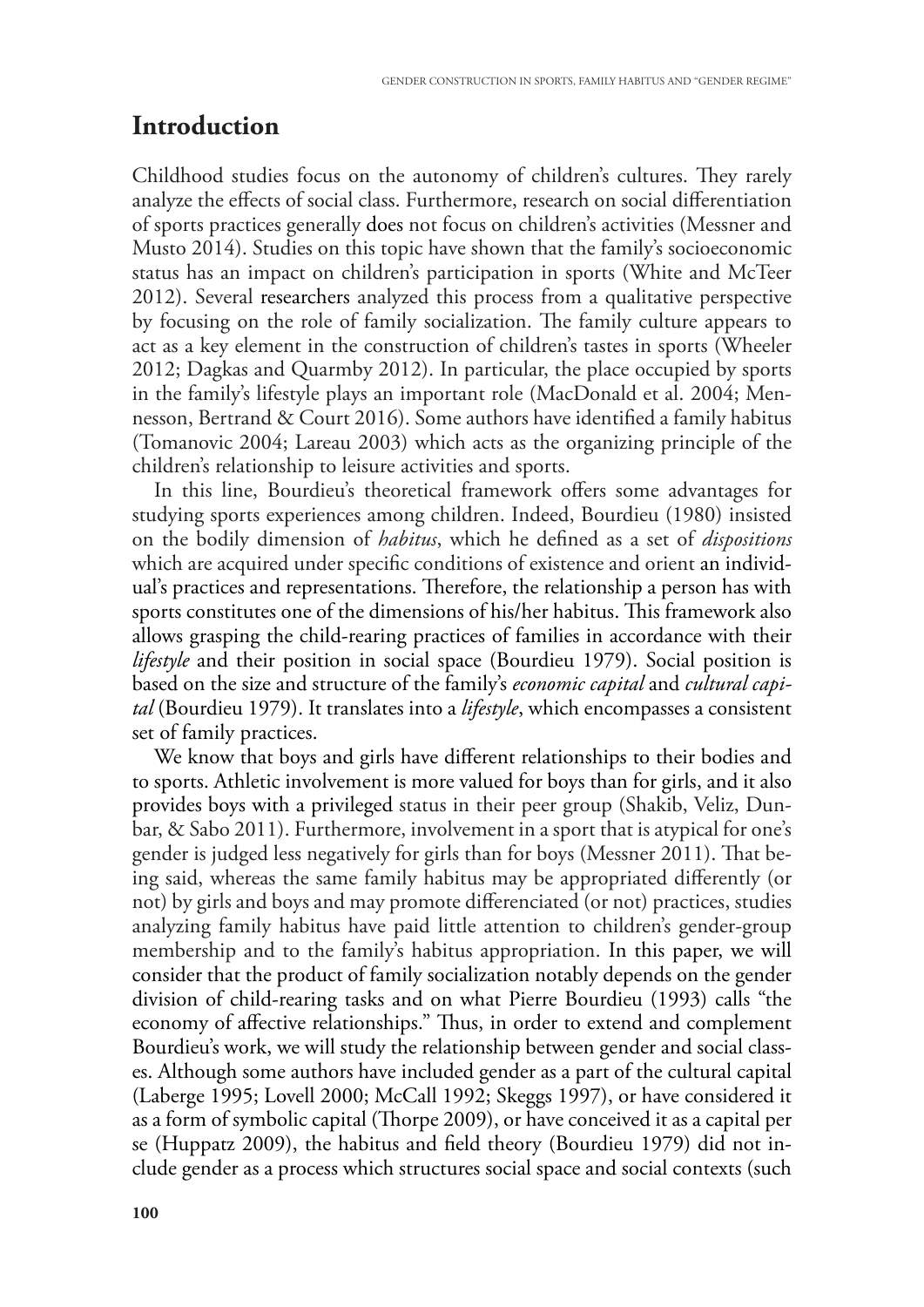as familial contexts). In this article, we will try to show that we can identify a family habitus and take into account its gendered dimensions in order to fully grasp the cross efects of gender and social class.

But, if it is possible to integrate the gender issue in the analysis of the family habitus, we will consider that the construction of gender cannot be studied independently of the context in which it takes place. In this regard, Connell's (2002) concept of gender regime provides useful tools for the study of gender construction, in particular athletic contexts. Moreover, Connell described what she called a « gender regime », which corresponds to a state of gendered social relations in a given institution or context. She identifed four main components of the gender regime: (1) symbols (models of representation such as media images) (2) power relations (implicit and explicit physical and economic forms of pressure and consent) (3) gendered division of work (modes of diferentiation connected to the work) (4) concrete modes of interindividual interaction. We will see that the analysis of children's leisure contexts as "gender regimes" enables us to highlight the state of gender social relations in these four components. Furthermore, we will argue that gender regimes (which are historically constructed) frame the gendered behaviours adopted by boys and girls. Indeed, we will show that the gender dimension of the habitus (Krais 2006; McCall 1992) can be used to analyze boys' and girls' individual behaviour in a given gender regime (e.g., in the context of a specifc sport – Mennesson 2012).

#### **Methodology**

In this article, we mobilize data from research funded by the French National Research Agency on the children's bodily and sporting socialization. They have been collected during two studies dealing with sporting socialization of boys and girls between the ages of ten and eleven.

The first investigation was based on interviews with thirty French families followed for two years. Children were interviewed separately from their parents, so that they could express themselves more freely. During the interviews, we used ethnographic forms in order to encourage in-depth and repeated exchanges with respondents (Beaud 1996). The interviews were conducted during the last year of primary school and repeated during the first year of secondary school. The interview-guide used with children focused on their leisure activities and their parents' role. Two interview-guide were used with parents. The first, concerned their background and experience with leisure activities; the second pertained to the children and family's leisure activities as well as parent's educational practices. In order to facilitate the search for families in which the parents' social positions and their child's relationship to sports met our investigation criteria, the majority of participants were recruited through acquaintances. To compensate for the underrepresentation of participants from disadvantaged backgrounds, we extended our spectrum of investigation by soliciting two schools whose population mainly comes from lower-middle and lower classes. In the end, the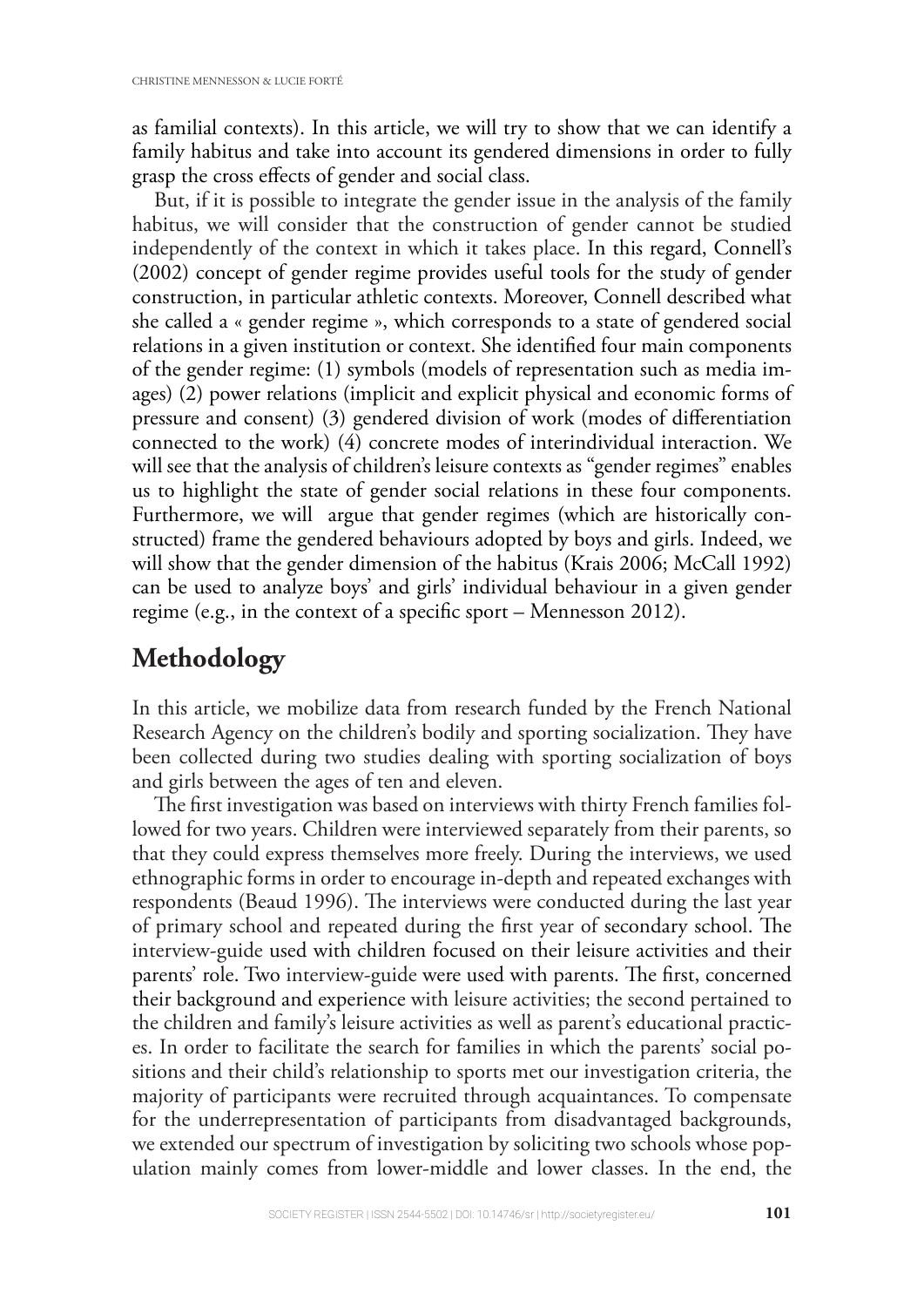interviews were conducted among eight lower class families, twelve middle class families, and twelve upper class families.

| <b>Activities</b>     | Social context                                          | Gender<br>composition                   |  |
|-----------------------|---------------------------------------------------------|-----------------------------------------|--|
| Football              | Popular and middle classes, peri-urban environ-<br>ment | Only boys                               |  |
| Hockey                | Middle and upper classes, urban environment             | Only boys                               |  |
| Rugby                 | Popular and middle classes, rural environment           | Only boys                               |  |
| Horse riding          | Popular and middle classes, rural environment           | Mixed with a predomi-<br>nance of girls |  |
| Climbing              | Middle and upper classes, urban environment             | Mixed                                   |  |
| Dance                 | Middle and upper classes, urban environment             | Only girls                              |  |
| Judo                  | Middle classes, urban environment                       | Mixed with a predomi-<br>nance of boys  |  |
| New circus            | Middle and upper classes, urban environment             | Mixed with a predomi-<br>nance of girls |  |
| Gymnastics            | Popular and middle classes, peri-urban environ-<br>ment | Mixed with a predomi-<br>nance of girls |  |
| Rythmic<br>gymnastics | Middle and upper classes, urban environment             | Only girls                              |  |

Table 1. Activities – social context – gender composition.

Source: own elaboration.

The second investigation used an ethnographic approach to analyze the gender regime in children's sports contexts. We studied a dozen physical activities, more or less gendered and invested by children from diferent social backgrounds. Thus, we observed different types of contexts: some of them reproduced gender norms, others had ambivalent efects and a minority of them questioned gender norms. Each context was studied through an ethnographic study lasting several months. The data were supplemented by interviews with parents, coaches and children.

All the interviews were analysed with a thematic analysis, on the basis of close reading of the corpus by the authors. Three main themes emerged from this:  $(1)$ the respective places of sports and artistic activities in the child's participation in clubs and associations (2) parents' experiences in leisure activities and parental attitudes toward mainstream forms of culture (3) the educational strategies of parents.

In the frst part of the paper, we will present three children's sports biographies of girls intensively involved in sports, and three children's sport biographies of boys who practice little or no sport. We have chosen to present atypical cases from a gender point of view because these examples bring to light specifc socialization processes - which are more difficult to grasp in the case of more conforming gender socialization. Indeed, gender socialization is often imposed on actors with the force of the natural. Thus, atypical cases, which question this naturalization process, are particularly interesting. We have also chosen to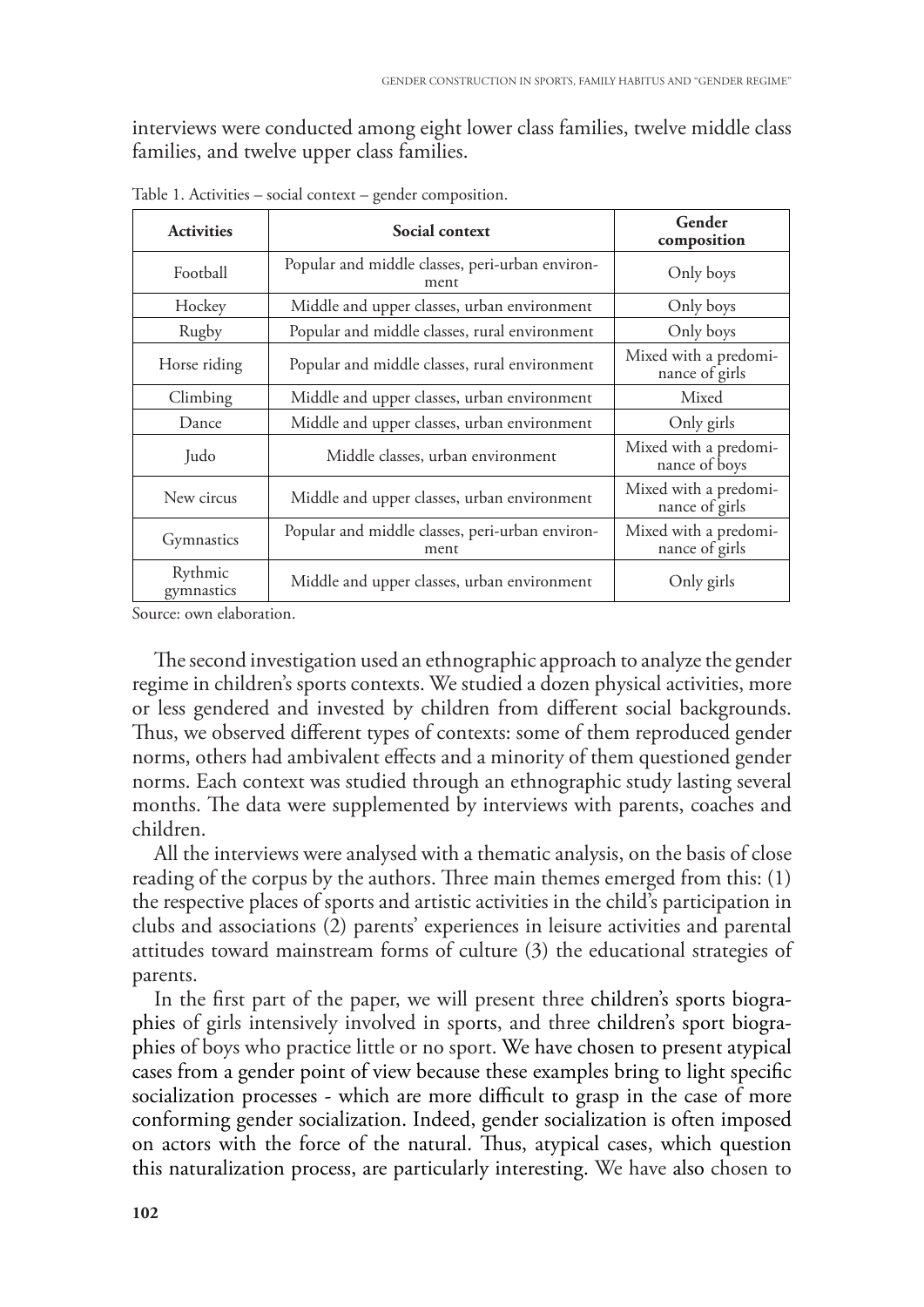present individuals from diferent social classes in order to analyze the efects of belonging to a social group on the process of gender construction. Then, we will focus on two sports contexts: one which can be considered as "traditional": rhythmic gymnastics; and one more "innovative": new circus. In our research, these two activities were participated in by individuals coming from the same social classes. Therefore, the comparison will only focus on gender differences. The choice of these two activities is based on their very different relationship to dominant gender norms, and on the relatively similar social characteristics of their performers. In this second part of the paper, we will analyse the gender regimes of these sports contexts and we will study the impact of family habitus on children's engagement patterns. To this end, we will focus on two children's sport biographies of girls practising rhythmic gymnastics.

| Surname                | Sports activities                                                                      | Father's occupation                       | Mother's occupa-<br>tion                      |
|------------------------|----------------------------------------------------------------------------------------|-------------------------------------------|-----------------------------------------------|
| Hugo                   | No sports activities                                                                   | Lecturer in literature (public<br>sector) | Lecturer in art<br>history (public<br>sector) |
| Chloe                  | Gymnastics, three times a<br>week, with competition                                    | Surgeon (private sector)                  | Engineer (private<br>sector)                  |
| Aurelia                | Karate, three times a week,<br>with competition                                        | Employee (public sector)                  | Secretary (private<br>sector)                 |
| Arthur                 | Swimming, weekly, with-<br>out competition                                             | Electrician                               | Secretary (public<br>sector)                  |
| Marius and<br>Theo     | Marius: Rugby, twice a<br>week, with competition<br>Theo: No sports activities         | Technician (private sector)               | Middle manager<br>(public sector)             |
| Juliette and<br>Leonie | Juliette: No sports activ-<br>ities<br>Leonie: Judo, twice a<br>week, with competition | Technician (public sector)                | Primary school<br>teacher (public<br>sector)  |
| Léa                    | Rhythmic gymnastics,<br>three times a week, with<br>competition                        | Engineer (private sector)                 | Engineer (private<br>sector)                  |
| Clara                  | Rhythmic gymnastics,<br>three times a week, with<br>competition, then new<br>circus    | Educator (public sector)                  | Librarian (public<br>sector)                  |

Source: own elaboration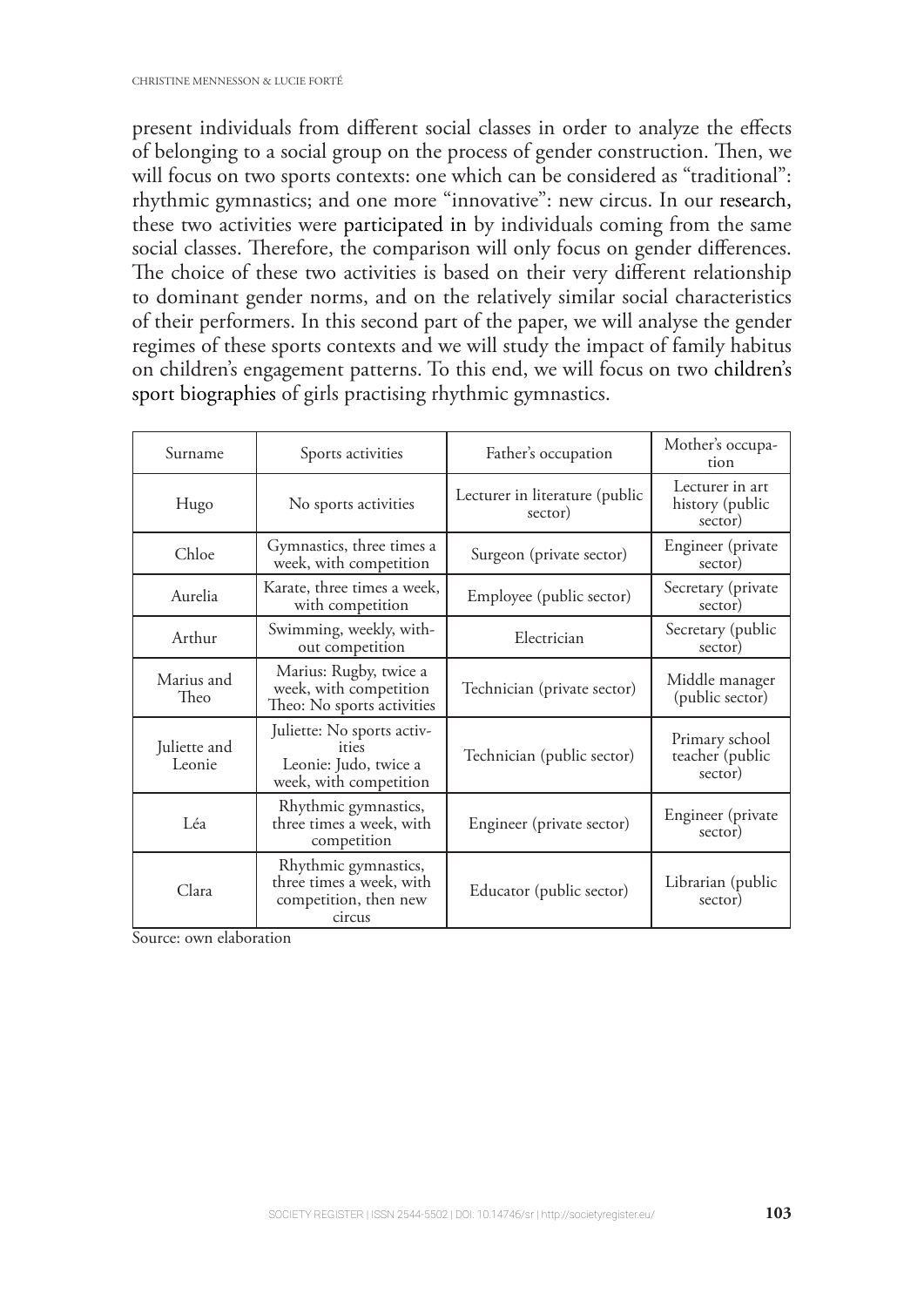#### **Children's Participation in Sport, Family Habitus, and Gender Construction: Children's sport biographies of non-sporting Boys Versus Girls Intensively Involved in Sports**

#### *Sports Participation, Gender Construction and Family Habitus in Afuent Households*

In this frst part, we will present the case of Hugo, who does not belong to a sport's club and does not like "male" physical activities; and the case of Chloe, who practices gymnastics three times a week and participates in high-level competitions. Both of them come from well-to-do families. Hugo's parents are University Research Professors in Human Sciences (his father is a literature specialist and his mother is an art historian). Chloe's father is a surgeon and her mother is an engineer. Both families have signifcant fnancial resources. However, two points distinguish them and play an important role in their children's socialization.

The first difference is that Hugo's parents are not very athletic and prefer artistic pursuits. The family can be characterized by a "cultured" lifestyle: Hugo's parents have little appreciation for sports and are used to frequenting museums, theatres and concert halls with their children. Hugo plays the piano and his parents strongly support this activity. Conversely, Chloe's parents have a strong sporting background and a sport-oriented lifestyle. Although they belong to an affluent socioeconomic group, they have little interest in cultural practices. Thus, while these two families have significant economic capital, their cultural capital and their relations with sports are very different. The difference can be explained by the parents' family backgrounds: Chloe's parents grew up in sports-oriented families with substantial economic resources, whereas Hugo's parents come from families of intellectuals.

More broadly, the two families have diferent relationships to the social world. Chloe's parents believe that playing competitive sports is something positive, especially because it provides an interesting training ground for social competition:

"It develops the will to go forward (...) I must admit that it's a good thing in life to have that fghting spirit: it is what makes you progress and go as far as possible." (Chloe's mother)

Chloe's parents want their children to learn "to push their limits" and to internalize competitive dispositions. To this end, they enrolled their children in elitist private schools. Hugo's parents also care about their children's social and academic achievement. But they believe that social success depends on a complete education and not on the expression of an ability to surpass others. They are not very keen on competitive sports. As they are more critical of social competition, their children attend public schools.

"Hugo practiced judo for a year, but the coach was very competitive, he pushed them a lot, and I defnitely don't like that. To do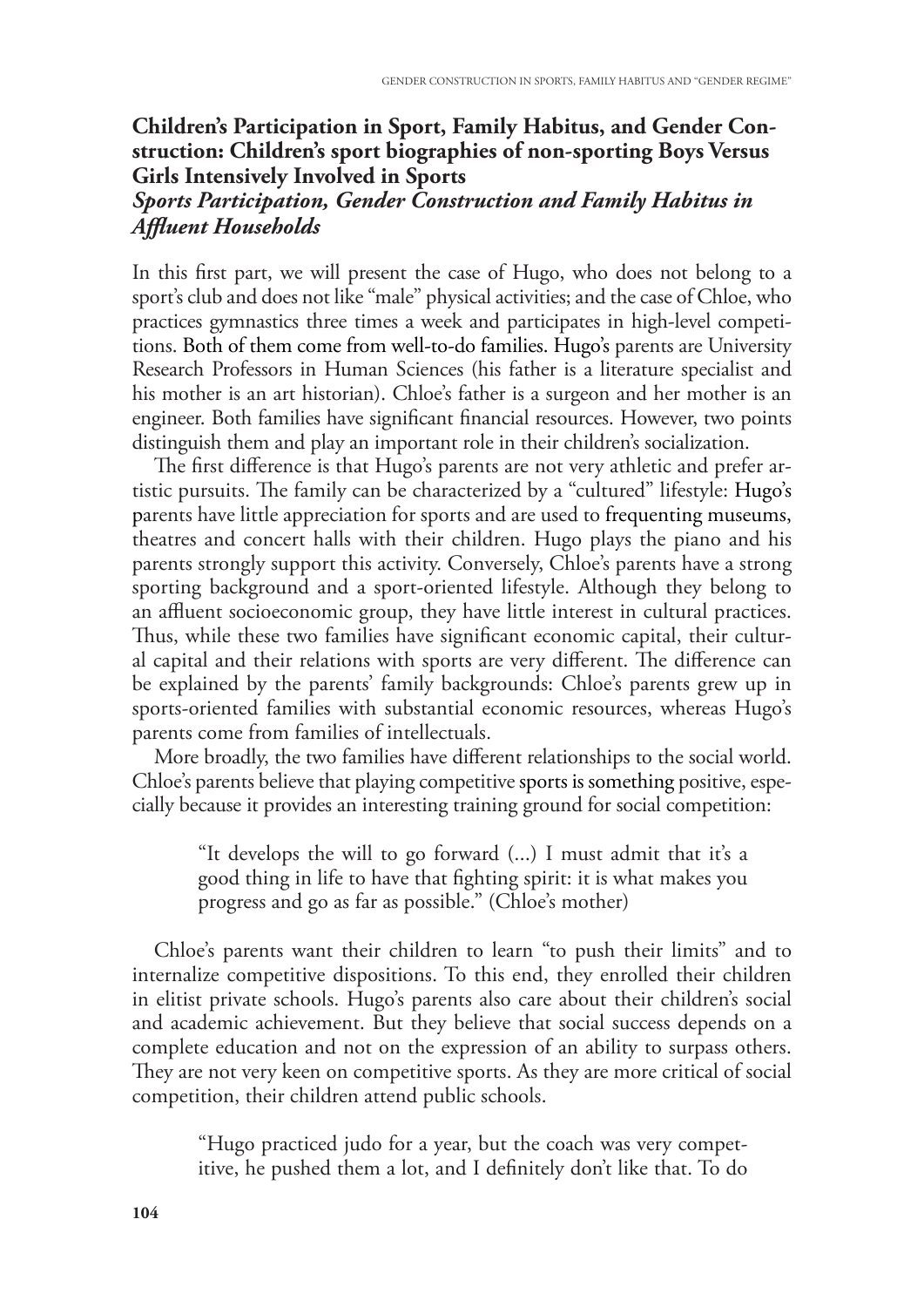everything to win and to outperform others is not really a value that I defend." (Mother of Hugo)

Secondly, the gender division of child-rearing tasks is strong in Chloe's family and weak in Hugo's. Chloe's mother no longer works in order to take care of her children, whereas Hugo's parents take turns caring for them. More generally, Chloe's parents want their children to conform to gender norms. They have chosen gymnastics for their daughter because they consider that this activity permits "to develop a beautiful, slim and graceful body." Thus, participation in competitive gymnastics fts well with the value system promoted by this family. Here again, the situation is very diferent in Hugo's family. His parents value a certain degree of non-conformity with gender norms. As a result, his mother is amused by his lack of interest in sport, supports him in his little inclination and greatly appreciates his abilities in the field of music. This deviation from gender norms in families with a high cultural capital was already observed in previous studies (Mennesson and Juhle 2012; Mennesson, Bertrand & Court 2017).

Thus, several dimensions of family habitus explain the relatively atypical relationships these children develop with sports: their lifestyle (more or less oriented towards sports or culture), their relationship to social competition, the gender division of child-rearing tasks at home and the parents' attitudes toward gender norms. These different but interrelated elements broaden the scope of the family habitus analysis.

## **Sports Participation, Gender Building, and Family Habitus in Modest-Income Households**

In this second part, we will present the case of Aurelia, who goes to karate three times a week and participates in competitions and the case of Arthur, who goes swimming once a week but has little interest in this activity. Aurelia and Arthur belong to lower-middle-class families: both mothers are secretaries, Aurelia's father is an employee in a public organization, Arthur's father is an electrician. The parents of these two children do not have a strong sports background and their participation in physical and ftness activities is particularly moderate and irregular. In short, the sporting experience of Aurelia and Arthur's parents does not allow us to differentiate their families. That being said, they have adopted very diferent strategies regarding their children's sports participation.

Aurelia's parents, especially her father, attach a great deal of importance to their children's sporting activities: her father has strongly infuenced her sporting trajectory; he was the one who chose the sport she practices (a martial art) and he strongly encouraged her to compete. He believes that she must learn to "fght for herself" in sports and in life. Having experienced an upward social mobility trajectory, he wishes for his children to do the same. To do so, he believes his daughter must learn to be independent: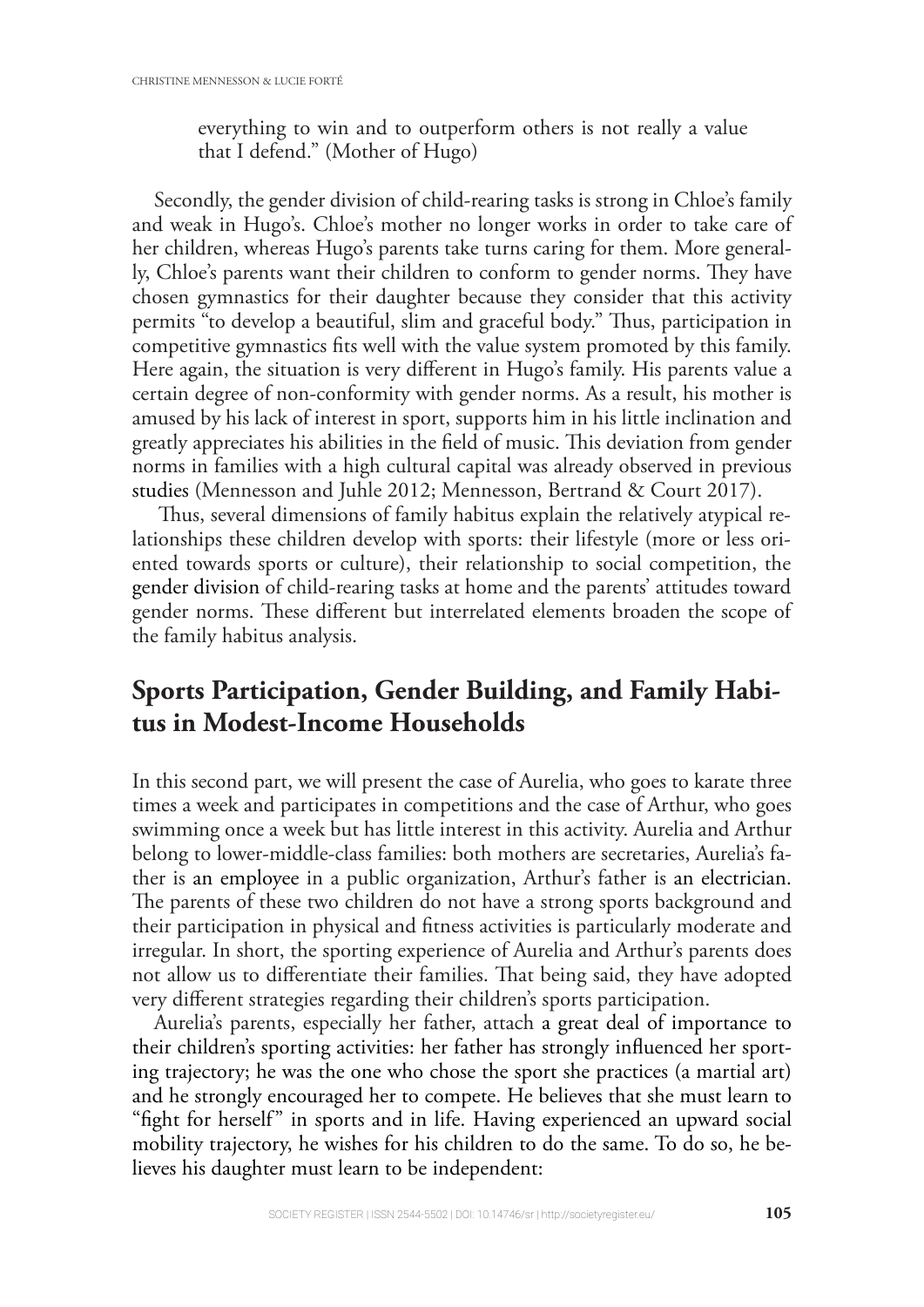"Sports, fghting sports and competition are important because they teach you that you have nothing without work. Nothing is taken for granted in life. In the world we live in… no pain no gain." (Aurelia's Father)

Although, like Chloe's parents, he is favourable to athletic and social competition, he takes a diferent position regarding gender norms. Aurelia's parents equally share the child-rearing tasks, and they encourage their daughter not to conform to gender norms. Their desire to rise socially translates into gender-role mobility for girls:

"I don't like the caricature of the delicate girl, I don't want a "la-di-da" girl... Girls don't need too much protection, it's not good for them. I would like her to go as far as possible in her studies and to choose a job that she likes... But above all, I want her to work and not to depend on a man. So that if one day her boyfriend bothers her, she will be able to go away and to lead her own life." (Aurelia's Father)

Unlike Hugo's parents, Arthur's parents regret that their son is not more athletic. However, they do not offer a family socialization pattern that fosters the development of an inclination to participate in sports. Two points diferentiate them from Aurelia's family: on the one hand, they do not have a strong desire to see their son rise socially. The father comes from a tradesman family, and he would like his son to choose a manual trade as well. On the other hand, their family structure is characterized by a relatively pronounced gender division: it is mainly Arthur's mother who is in charge of raising him. She isn't very athletic and she transmitted to him her interest in reading. She has adopted a "motherly" style of raising children which limited her son's relationships with his peers. As a result, Arthur has few opportunities to participate in sports activities. Thus, in Arthur's case, the lack of interest in sports is not the result of a parental child-rearing strategy, but the (unintended) consequence of the fact that he is an only child, essentially raised by his mother – moreover by a mother who is not particularly interested in sports:

"He's not very athletic, you always have to push him. We'd like him to be a little more voluntary for physical activities, but he doesn't like that. We forced him to practice swimming and he often asks if he can give up... It's complicated because my husband doesn't have much time to play sports with him. And when he has time, he prefers to teach him how to do odd jobs. Arthur enjoys doing manual activities with his father." (Arthur's Mother)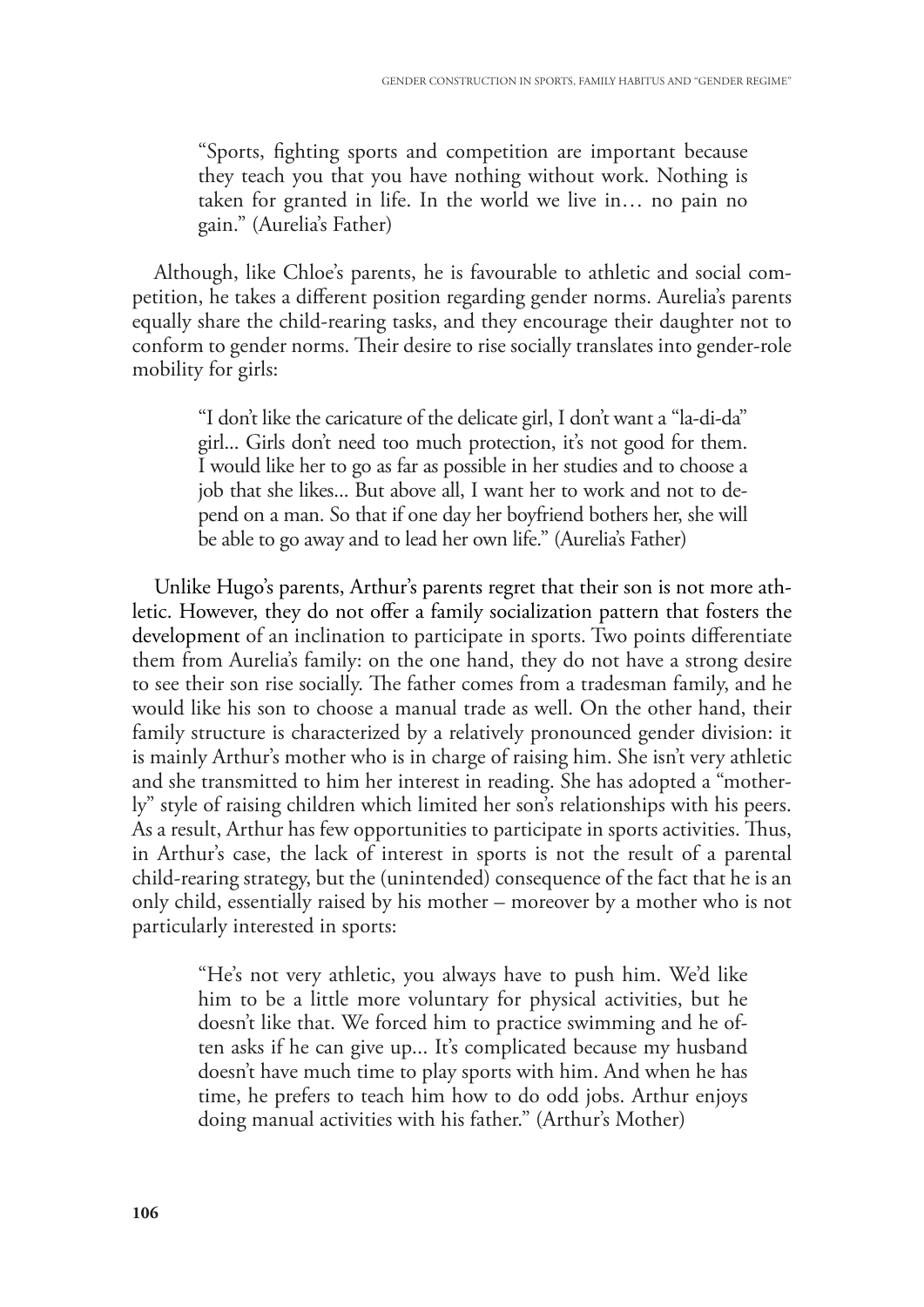These two examples confirm the influence of parents' relationship with athletics and gender norms in their children's sports participation. But they also highlight the complexity of these processes. Indeed, Aurelia's father's social trajectory is more decisive than his sporting experience to explain his very favourable attitude to competition. Moreover, Arthur's example shows that parenting practices sometimes produce unintended results.

## **Te role of afective relationships' economy**

Our last two cases will allow us to discuss the role of the family habitus in children's sports participation. Some of the families interviewed have same-sex siblings. In some cases, although they have been confronted with an apparently similar family habitus, children have quite diferent relationships with sports. A careful examination of these cases shows that the socialization patterns used for same-sex siblings are not always identical. This is the result of two processes. First of all, the family habitus is not necessarily homogeneous, since the two parents may adopt diferent positions. (Lahire 1998) Moreover, and in line with Pierre Bourdieu's proposals concerning the afective relationships' economy, the types of identifcation and relationships privileged within a family can modulate the effects of family habitus. Two families (the family of Marius and his brother Theo, and the family of Juliette and her sister Leonie) clearly illustrate these processes.

Both families belong to the middle-class and have similar economic resources. Both fathers have participated in competitive sports; both mothers are not very athletic and promote cultural and manual activities such as drawing. The family habitus is thus divided with regard to sport. In addition, Marius and Leonie (who respectively compete in rugby and judo) have a strong relationship with their father and are engaged in informal physical activities with him; Juliette and Theo do not play sports regularly and are less attracted to physical activities. They are described as being closer to their mothers, and, as their mothers, they love reading.

"They're both very different. Juliette is more quiet, more calm, I would say that she looks more like me; while Léonie is the sportswoman of the family, like her father." (Juliette and Leonie's mother)

"The older (Theo) is more interested in art, he doesn't like sport very much. Being quiet at home and playing guitar suits him perfectly. While the youngest (Marius) really needs to move, he loves sport, he loves competition...he really looks like my husband." (Marius and Theo's mother)

Thus, specific intra-family relationships are likely to modify the effects of family socialization (Mennesson, Bertrand et Court 2017). Indeed, when parents' points of view are diferent (like in these two families), the relationships that their children establish with sport can be very contrasted within the siblings.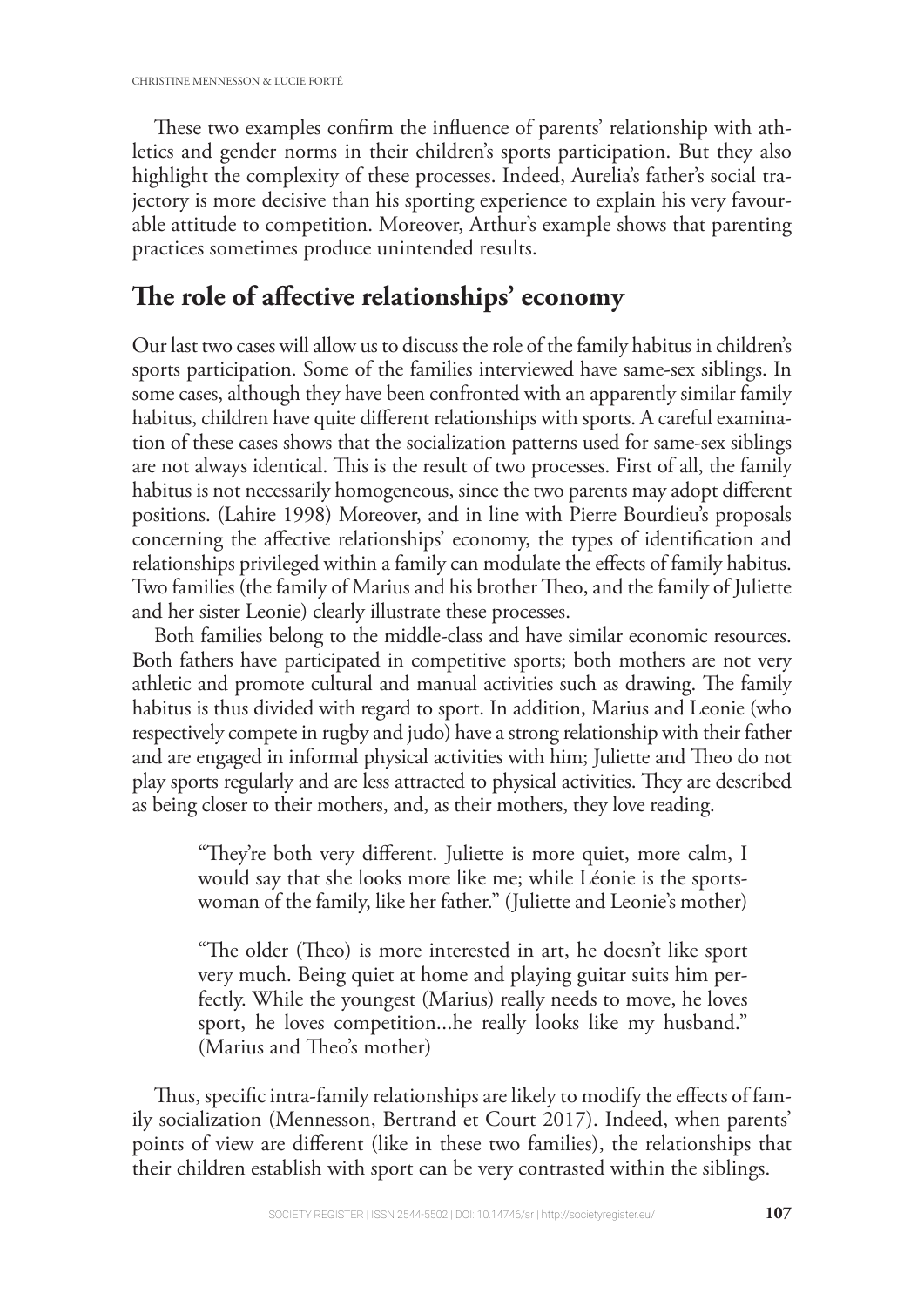## **Connecting Habitus and Gender regime to understand children's behaviors in sports and artistic contexts "Rhythmic gymnastics" and "New Circus": two diferent gender regimes**

These two activities reached gender and social differentiated audiences. Rhythmic gymnastics only includes girls (10) from the middle and upper classes, mainly from the economic fractions. Girls train three times a week and compete at a good level. The circus brings together girls and boys (7 girls and 5 boys), also from middle and upper classes, but more often from cultural fractions. Children train twice a week and give two shows a year.

In these two practice contexts, power relations between the sexes and gender division of labour are very diferent. Rhythmic gymnastics is supervised by two women who defend a quite traditional vision of femininity. In the circus association, a man and a woman voluntarily supervise the group and intervene with children in an undifferentiated way. The ethos and body hexis valued in these two activities are also very diferent. Rhythmic gymnastics is characterized by an ethic of effort, work and seriousness. The body is worked and shaped to meet the standards of the "ideal" female body, especially grace and slimness. "Being beautiful" is a permanent constraint which is repeated throughout the sessions. In new circus, self-expression is more important than asceticism. The body may deviate from gender norms if it is part of an artistic project. For example, we sometimes observed girls catching boys. In these two contexts, interactions between children and coaches and between children are diferent. In rhythmic gymnastics, the coaches are very directive and the children are reminded to discipline themselves as soon as they relax: "Stand up straight, watch your head, try again, be beautiful, more beautiful!" Girls compete for a place on the team and try to achieve gendered norms better than others. In circus, coaches have more equal relationships with children and they encourage them to challenge gender norms. Girls learn to take risks and boys to express their creativity. Girls and boys practice and talk easily with children of the opposite sex, unlike many mixed sports (Messner 2000; Musto 2014).

Thus, these two contexts reveal opposite gender regimes: while one reproduces gender norms, the other challenges them. As a result, the gender norms that children learn by body in the two activities are different. This example reveals the importance of artistic and sports activities in gender construction. They show that the latter can play a role in the construction of more or less gendered patterns of sociability and skills. Obviously, no activity is inherently innovative or traditional: it depends on the supervision and learning methods adopted by coaches and on institutionalised cultures.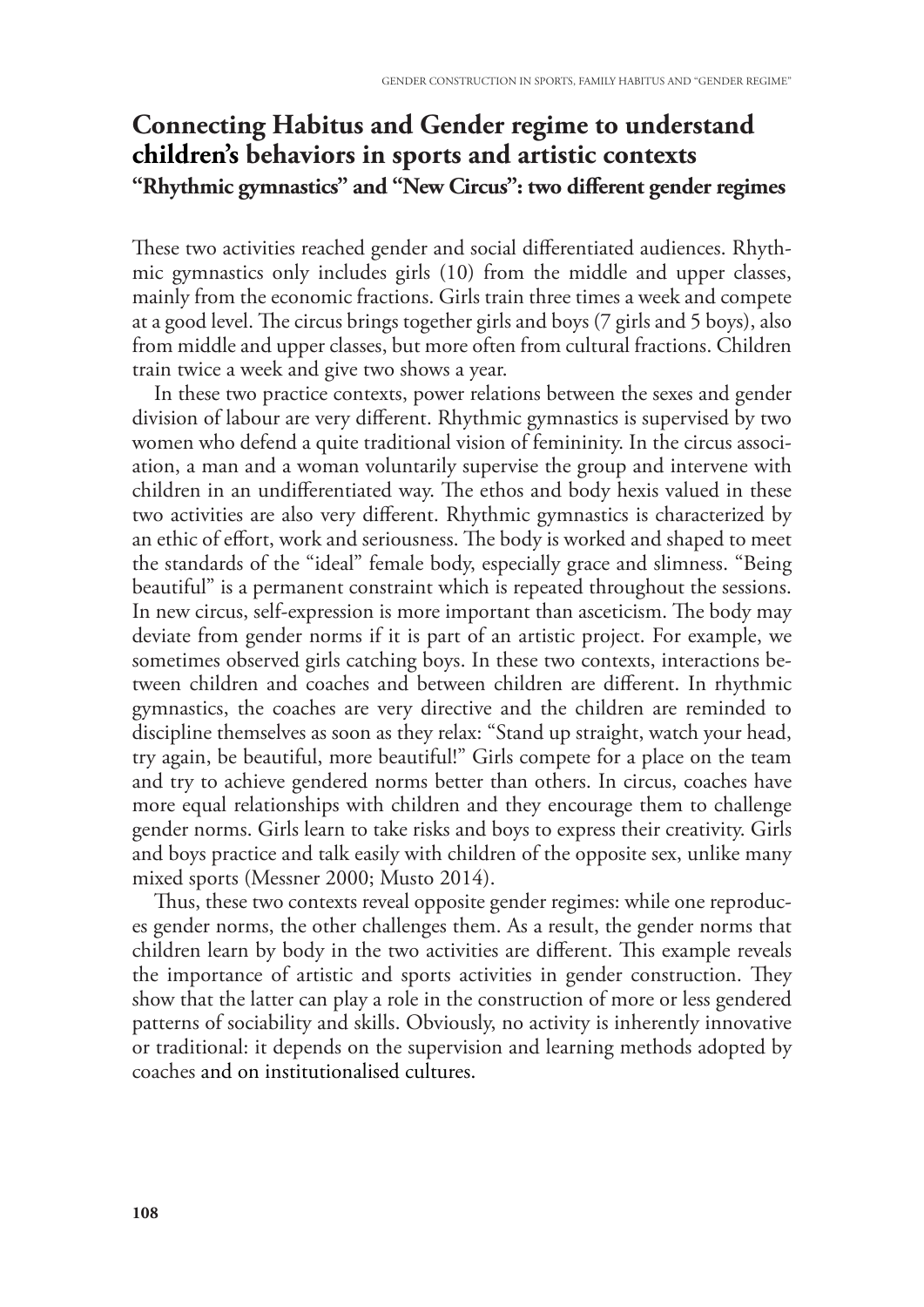## **Diferentiated appropriations: the importance of habitus**

To illustrate the infuence of family habitus on children's investment in sports contexts, we propose to focus on two girls practicing rhythmic gymnastics. The first, Lea, is very involved during training. The coaches identify her as the best gymnast in the group and defne her as a "beautiful gymnast". Her parents are both engineers. The second, Clara, shows less enthusiasm. Coaches often blame her for not being graceful enough. Her mother is a librarian and her father is an educator. Two points distinguish Lea and Clara's family socializations.

The first difference concerns the parental sporting experience and their appreciation of sport and competition. Both Lea's parents played competitive sports when they were young. They strongly value this modality of practice. Clara's mother has little experience in sports. Her father has a brief experience of competitive swimming. He has very bad memories of it. As a result, both of them are not very enthusiastic about intensive sport and competition.

The second difference concerns the distribution of child-rearing tasks according to gender. Lea's mother works part-time to care for her children and does most of the parenting on her own. Conversely, Clara's parents have an egalitarian view of their parental role. For example, when Clara's younger brother was born, both of them took a few months of parental leave. More generally, Lea's and Clara's parents value diferent (and even opposed) gender norms. Lea's mother appreciates the rigour of artistic gymnastics, but also its efects on her daughter's body. She believes that this practice permits Léa to have "a beautiful head posture", to "stand up straight" and to learn to "be graceful." According to her, thanks to gymnastics, her daughter is constructing a distinctive female body hexis. She thinks this body hexis will be an advantage on the labour market:

"- Tanks to rhythmic gymnastics, she stands up straight, she has a beatiful head posturę, she looks like a ballerine… Nowadays few children know how to behave correctly, they are all slumped... (Lea's mother)

- And that means a lot to you? (Investigator)

- Oh yes! Even later, when she will present herself for a job interview for example, if she does not know how to sit and stand, it is not even worth going there! It's important to make a good impression." (Lea's Mother)

Conversely, Clara's parents do not like the gender models upheld by rhythmic gymnastics. Her father expresses it clearly:

"I don't like this, all those sequins, those forced smile, I have the impression of seeing barbies dolls."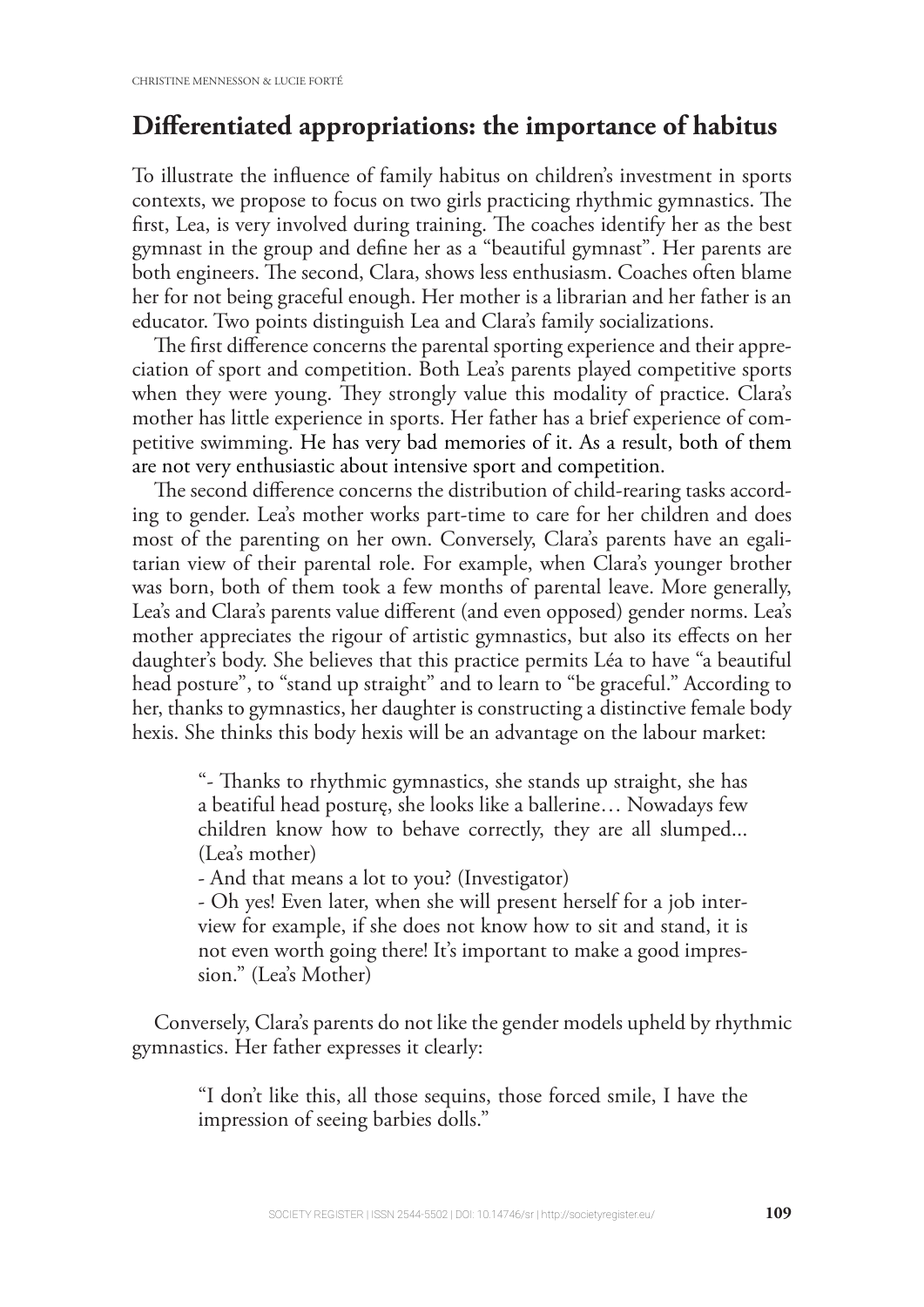Although they don't like this activity, Clara's parents agreed to let her practice rhythmic gymnastics because she insisted: she wanted to follow one of her girlfriends. But Lea has difficulty complying with the gender regime which characterizes this activity. Unlike Lea, her parents never wanted her to pay attention to her appearance. They prefer that she feel "comfortable with her body" rather than look like "girls in magazines." It is fair to say that in Lea's case, the gendered disposition transmitted during her familial socialization favor the internalization of the rhythmic gymnastics' gender norms. Conversely, the gendered dispositions that Clara built during her family socialization complicate this process (Mennesson 2012).

#### **Conclusion**

The examples analyzed in this paper show that it is necessary to take into account family patterns of gender construction to understand children's sports practices. We suggest that the relationship to gender norms should be considered as one of the elements of the family habitus. In some more or less "egalitarian" families from the cultural fractions of the middle and upper classes, parents' preference for arts and applied arts is the same for all children and takes the same form regardless of their sex. In sports, these parents prefer less gendered activities or activities which challenge gender norms. In other families from the economic fraction of middle and upper classes characterized by a pronounced gender division, all children are encouraged to participate intensively in sports. However, girls are oriented toward "female" activities and boys toward "male" activities. These processes are complicated in some families where parental encouragements difer according to the sex of the parent. In such cases, the economy of afective relationships can promote relationships to sports that either deviate from gender norms or conform to them.

Finally, several dimensions of the family habitus explain children's relationship with sports: their lifestyle (more or less oriented toward sports or culture), their relationship to social competition, the gender division of child-rearing tasks and the parents' attitudes toward gender norms. These different but interdependent elements extend the scope of the family-habitus analysis. Moreover, it is relevant to combine this approach with an analysis of the concrete modes of socialization of the activities in which children are involved and in particular the gender regimes of sports activities. Indeed, the ways in which children appropriate these activities depends on the more or less positive relationship they have with their practices conditions; and more specifcally on the more or less congruence between the dispositions constructed during their family socialization and those which are valued by the gender regime at work in the context of their practice.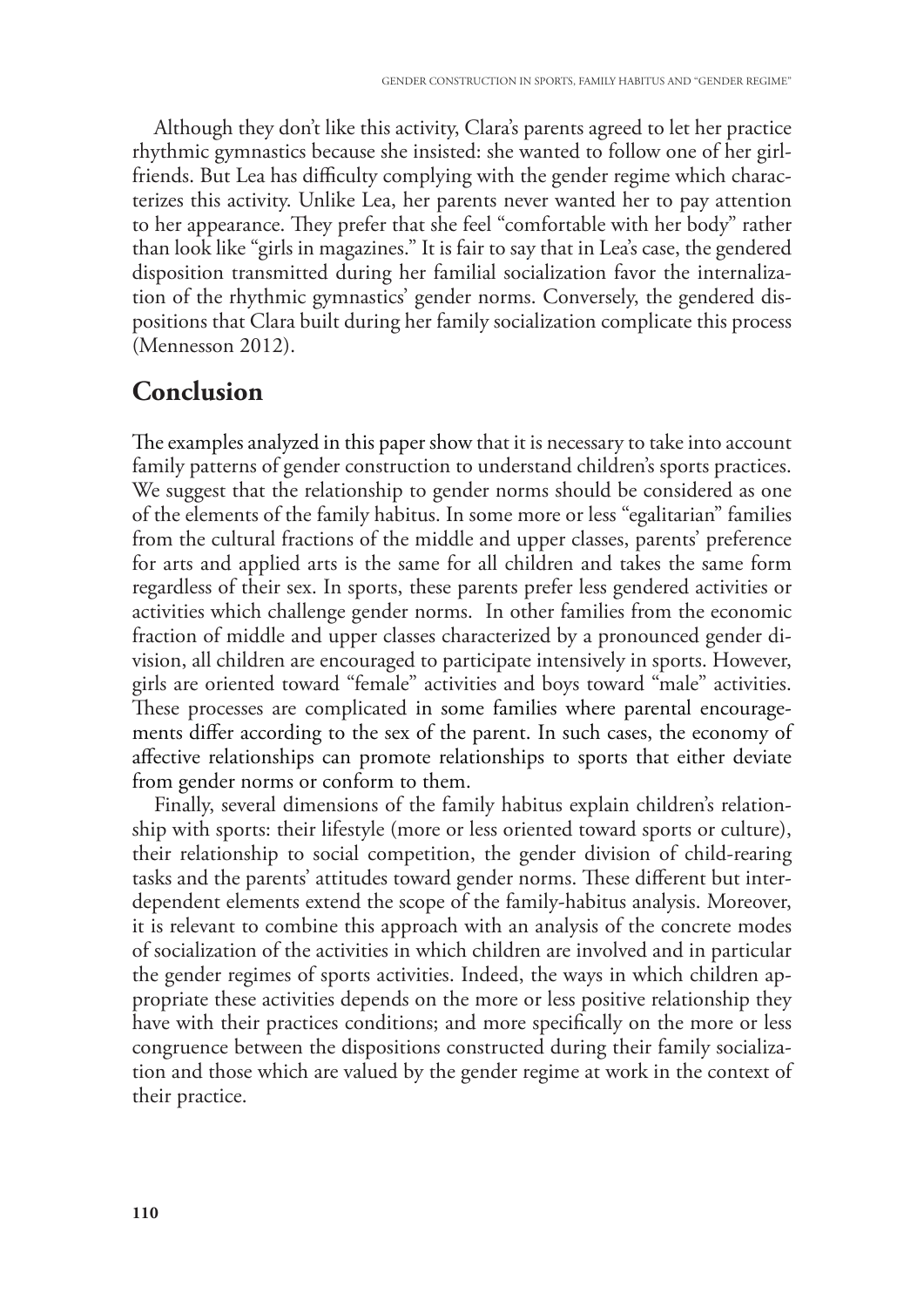#### **REFERENCES**

- Beaud, Stéphane. 1996. "L'usage de l'entretien en sciences sociales. Plaidoyer pour l'entretien ethnographique." [The use of interview in social sciences. Advocacy for ethnographic interview] *Politix* 9: 226–257.
- Bourdieu, Pierre. 1993. "A propos de la famille comme catégorie réalisée." *Actes de la Recherche en Sciences Sociales* 1: 32-36.
- Bourdieu, Pierre. 1984 [1979]. *Distinction: A social critique of the judgement of taste*. Cambridge: Cambridge University Press.
- Bourdieu, Pierre. 1990 [1980a]. *Te logic of practice*. Stanford: Stanford University Press.
- Connell, Raewyn. 2002. *Gender*. Cambridge: Polity Press.
- Dagkas, Symeon & Thomas Quarmby. 2012. "Young peoples' embodiment of physical activity: The role of the "pedagogized" family." *Sociology of Sport Journal* 29(2): 210–226. DOI: 10.1123/ssj.29.2.210
- Huppatz, Kate. 2009. "Reworking Bourdieu's "capital": Feminine and female capitals in the feld of paid caring work." *Sociology* 43(1): 45–66. DOI: 10.1177/0038038508099097
- Krais, Beate. 2006. "Gender, sociological theory and Bourdieu's sociology of practice." *Teory, Culture & Society* 23(6): 119–134. DOI: 10.1177/0263276406069778
- Laberge, Suzanne. 1995. "Toward an integration of gender into Bourdieu's concept of cultural capital." *Sociology of Sport Journal* 12: 131–146.
- Lahire, Bernard. 1998. *L'homme pluriel*. Paris: Seuil.
- Lareau, Annette. 2003. *Unequal childhoods: Class, race, and family life*. Berkeley, CA: University of California Press.
- Lovell, Terry. 2000. "Tinking feminism with and against Bourdieu." *Feminist Teory* 1(1): 11–32. DOI: 10.1177/14647000022229047
- McCall, Leslie. 1992. "Does gender ft? Bourdieu, feminism and conceptions of social order." *Teory and Society* 21(6): 837–867. DOI: 10.1007/BF00992814
- McNay, Lois. 1999. "Gender, habitus and the eld: Pierre Bourdieu and the limits of refexivity." *Teory, Culture & Society* 16(1): 95–117. DOI: 10.1177/02632769922050430
- Macdonald, Doune, Sylvia Rodger, Jenny Ziviani, David Jenkins, Jenny Batch, & Judy Jones. 2004. "Physical activity as a dimension of family life for lower primary school children." *Sport, Education and Society* 9(3): 307–325. DOI: 10.1080/13573320412331302412
- Mennesson, Christine. 2012. "Gender regimes and habitus: An avenue for analyzing gender building in sports contexts." *Sociology of Sport Journal* 29(1): 4–21. DOI: 10.1123/ssj.29.1.4
- Mennesson, Christine, Julien Bertrand & Martine Court. 2016. "Forger sa volonté, s'exprimer: Les usages socialement diférenciés des pratiques physiques et sportives enfantines dans les classes moyennes." [Forging one's will, expressing oneself: The socially differentiated uses of the physical and sporting practices of children in the middle classes] *Sociologie* 4(7): 393–438.
- Mennesson Christine, Julien Bertrand & Martine Court. 2017. "Boys who don't like sports: family lifestyle and transmission of dispositions." *Sport, Education and Society* https://doi.org/10.1080/13573 322.2017.1361397.
- Mennesson, Christine & Samuel Julhe. 2012. "L'art (tout) contre le sport. La socialisation culturelle des enfants des milieux favorisés." [Art (all) against sport? Cultural socialization of children from privileged backgrounds] *Politix* 99: 109–128. DOI: 10.3917/pox.099.0109
- Messner, Michael. 2000. "Barbie girls vs. sea monsters: Children constructing gender." *Gender and Society* 14(6): 765–784.